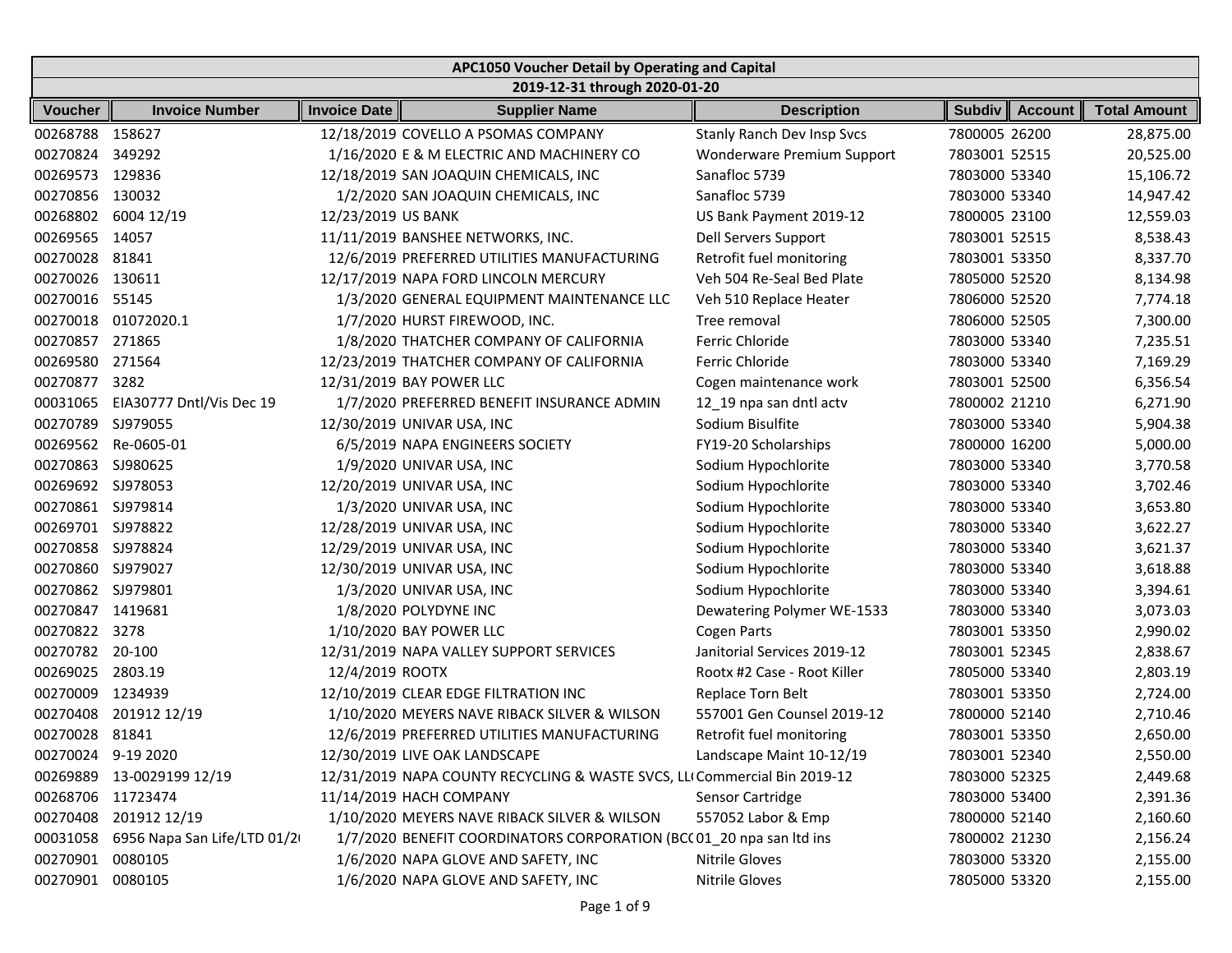| APC1050 Voucher Detail by Operating and Capital |                             |                     |                                                                       |                                 |               |                |                     |  |  |
|-------------------------------------------------|-----------------------------|---------------------|-----------------------------------------------------------------------|---------------------------------|---------------|----------------|---------------------|--|--|
|                                                 |                             |                     | 2019-12-31 through 2020-01-20                                         |                                 |               |                |                     |  |  |
| <b>Voucher</b>                                  | <b>Invoice Number</b>       | <b>Invoice Date</b> | <b>Supplier Name</b>                                                  | <b>Description</b>              | <b>Subdiv</b> | <b>Account</b> | <b>Total Amount</b> |  |  |
| 00270443 1273                                   |                             |                     | 1/1/2020 SOLUNA OUTREACH SOLUTIONS LLC                                | <b>Translation Services</b>     | 7800004 53600 |                | 2,014.88            |  |  |
| 00269896                                        | 13-0033995 8 12/19          |                     | 12/31/2019 NAPA COUNTY RECYCLING & WASTE SVCS, LLI Debris Box 2019-12 |                                 | 7803000 52325 |                | 1,952.84            |  |  |
| 00270455 0112                                   |                             |                     | 1/10/2020 MMO CONSULTING                                              | TO 4.02 NPDES Assist            | 7803000 52490 |                | 1,937.50            |  |  |
| 00270782 20-100                                 |                             |                     | 12/31/2019 NAPA VALLEY SUPPORT SERVICES                               | Janitorial Services 2019-12     | 7800002 52345 |                | 1,873.52            |  |  |
| 00270027                                        | 1539353                     |                     | 12/31/2019 POWER PLAN                                                 | Tractor 721 Annual Svc          | 7806000 52500 |                | 1,873.44            |  |  |
| 00269395                                        | 131112                      |                     | 12/20/2019 NAPA FORD LINCOLN MERCURY                                  | Veh 185 Annual Maint            | 7805000 52520 |                | 1,841.59            |  |  |
| 00270918                                        | 805                         |                     | 1/13/2020 SIERRA SAFETY ASSOCIATES                                    | <b>Backhoe Safety Class</b>     | 7800003 52305 |                | 1,600.00            |  |  |
| 00270778                                        | 644983                      |                     | 12/23/2019 NAPA VALLEY PETROLEUM INC                                  | Compressors & Gear Oils         | 7803001 53250 |                | 1,535.23            |  |  |
| 00031058                                        | 6956 Napa San Life/LTD 01/2 |                     | 1/7/2020 BENEFIT COORDINATORS CORPORATION (BCC 01_20 npa san life ins |                                 | 7800002 21215 |                | 1,513.65            |  |  |
| 00269859                                        | 22849                       | 1/1/2020 IEDA INC   |                                                                       | Labor Relations 2020-01         | 7800000 52310 |                | 1,478.00            |  |  |
| 00269989                                        | 2280915                     |                     | 12/31/2019 INDUSTRIAL SCIENTIFIC CORPORATION                          | INET Gas Detector 2019-12       | 7800003 52600 |                | 1,402.09            |  |  |
| 00270429                                        | 53918                       |                     | 11/25/2019 QUINLAN'S TIRE SERVICE INC                                 | Veh 513 Tire Svc & Rplcmnt      | 7803001 52520 |                | 1,398.38            |  |  |
|                                                 | 00269356 9385235669         |                     | 12/13/2019 GRAINGER INDUSTRIAL                                        | Headworks Air System            | 7803001 53350 |                | 1,397.68            |  |  |
| 00269385                                        | 643413                      |                     | 12/15/2019 NAPA VALLEY PETROLEUM INC                                  | Diesel 417.6                    | 7805000 53250 |                | 1,366.62            |  |  |
| 00270035                                        | RSI66906                    |                     | 12/20/2019 ROTORK CONTROLS INC                                        | <b>Trouble Shoot Pakscan</b>    | 7803001 52500 |                | 1,346.68            |  |  |
| 00269841 11757392                               |                             |                     | 12/10/2019 HACH COMPANY                                               | Portable Meter                  | 7803002 53400 |                | 1,279.00            |  |  |
| 00270396 195741                                 |                             |                     | 1/14/2019 CIVICPLUS , INC.                                            | Website Hosting Annual Fee      | 7800004 52310 |                | 1,260.00            |  |  |
|                                                 | 00270870 099137249          |                     | 1/1/2020 XEROX CORPORATION                                            | Xerox WC7970 Base/Mtr 12/19     | 7800002 52600 |                | 1,153.45            |  |  |
| 00269848 11760274                               |                             |                     | 12/13/2019 HACH COMPANY                                               | IC/FIA                          | 7803002 53315 |                | 1,045.95            |  |  |
| 00031065                                        | EIA30777 Dntl/Vis Dec 19    |                     | 1/7/2020 PREFERRED BENEFIT INSURANCE ADMIN                            | 12_19 npa san vis actv          | 7800002 21220 |                | 1,015.70            |  |  |
| 00270590                                        | 010632                      |                     | 1/1/2020 AMERICAN CONSERVATION & BILLING SOLUT Aquahawk 2019-02       |                                 | 7806000 52515 |                | 1,000.00            |  |  |
|                                                 | 00268602 2309441505         | 12/11/2019 AT&T     |                                                                       | ATT ABN Express 2019-12         | 7800002 52800 |                | 970.70              |  |  |
| 00268666                                        | 55116                       |                     | 12/16/2019 GENERAL EQUIPMENT MAINTENANCE LLC                          | Veh 510B Veh Maint              | 7806000 52520 |                | 968.47              |  |  |
| 00270782                                        | 20-100                      |                     | 12/31/2019 NAPA VALLEY SUPPORT SERVICES                               | Janitorial Services 2019-12     | 7805000 52345 |                | 965.14              |  |  |
| 00270885                                        | 7244                        |                     | 1/15/2020 GP CRANE & HOIST SERVICES                                   | Quarterly Service 2019-2Qtr     | 7803001 52500 |                | 881.63              |  |  |
| 00270006                                        | 3281                        |                     | 12/16/2019 BAY POWER LLC                                              | <b>Emission Testing 2019-12</b> | 7803001 52500 |                | 877.50              |  |  |
| 00270019 Q-34354                                |                             |                     | 1/8/2020 INNOVYZE, INC.                                               | InfoWater - InfoCare Rnwl       | 7806000 52515 |                | 870.00              |  |  |
| 00268654                                        | 23344304                    |                     | 12/11/2019 EXPRESS PERSONNEL SERVICES                                 | Coll Intern                     | 7805000 52150 |                | 866.88              |  |  |
| 00268796                                        | 1213348                     |                     | 12/16/2019 R F MACDONALD CO                                           | <b>Boiler Gas Valve</b>         | 7803001 53350 |                | 865.71              |  |  |
| 00270015 55126                                  |                             |                     | 12/19/2019 GENERAL EQUIPMENT MAINTENANCE LLC                          | Veh 720 Annual Service          | 7806000 52520 |                | 844.72              |  |  |
| 00031078                                        | Npa San Un dues pd 01/10/20 |                     | 1/9/2020 TEAMSTERS LOCAL 315                                          | Y01 Npa San Un dues             | 7800002 21415 |                | 780.00              |  |  |
|                                                 | 00270823 200101888101       |                     | 1/15/2020 DIRECT LINE TELE RESPONSE                                   | Emergency Answrng Svc 2020-01   | 7805000 52800 |                | 768.70              |  |  |
| 00269564 4GR75                                  |                             |                     | 1/2/2020 BAY AREA AIR QUALITY MANAGEMENT DISTR B8140 Permit Renewal   |                                 | 7803000 52840 |                | 748.00              |  |  |
|                                                 | 00270883 2002-15115         |                     | 1/15/2020 CLAREMONT BEHAVIORAL SERVICES                               | Employee Asst Prog 2020-02      | 7800002 51400 |                | 739.50              |  |  |
| 00270011 23374470                               |                             |                     | 12/18/2019 EXPRESS PERSONNEL SERVICES                                 | Maint Intern                    | 7803001 52150 |                | 737.28              |  |  |
| 00269901 186018                                 |                             |                     | 1/6/2020 NAPA TIRE INC                                                | Veh 164B Tire Replacement       | 7805000 52520 |                | 717.25              |  |  |
| 00270669                                        | 9397129744                  |                     | 12/31/2019 GRAINGER INDUSTRIAL                                        | <b>Industrial Pultruded</b>     | 7803001 52505 |                | 691.41              |  |  |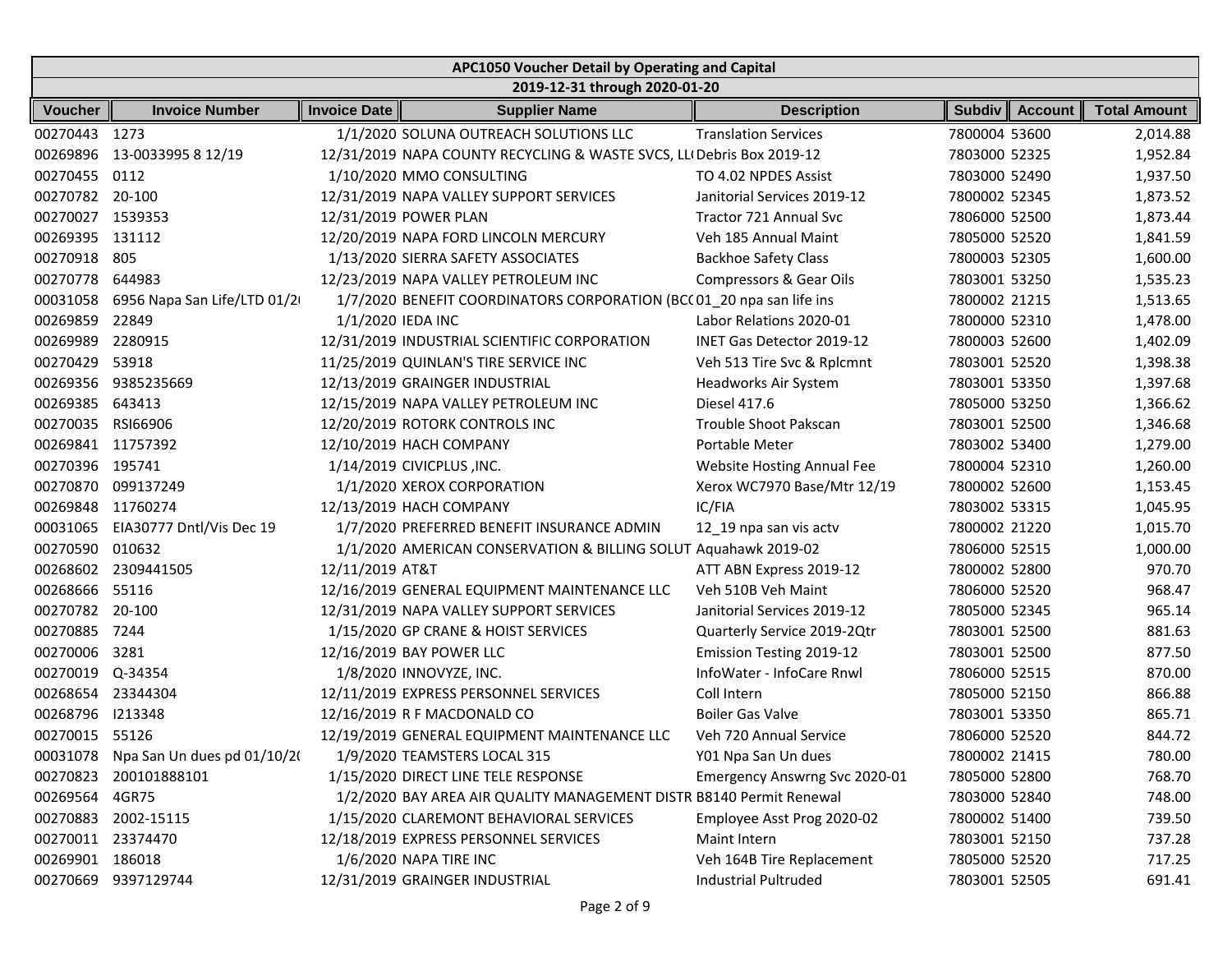|                   | APC1050 Voucher Detail by Operating and Capital |                     |                                                                               |                              |               |                |                     |  |  |  |  |
|-------------------|-------------------------------------------------|---------------------|-------------------------------------------------------------------------------|------------------------------|---------------|----------------|---------------------|--|--|--|--|
|                   | 2019-12-31 through 2020-01-20                   |                     |                                                                               |                              |               |                |                     |  |  |  |  |
| <b>Voucher</b>    | <b>Invoice Number</b>                           | <b>Invoice Date</b> | <b>Supplier Name</b>                                                          | <b>Description</b>           | <b>Subdiv</b> | <b>Account</b> | <b>Total Amount</b> |  |  |  |  |
|                   | 00269357 9385519609                             |                     | 12/13/2019 GRAINGER INDUSTRIAL                                                | <b>Straight Union</b>        | 7803001 53350 |                | 659.24              |  |  |  |  |
| 00269883          | 13-0044568 0 12/19                              |                     | 12/31/2019 NAPA COUNTY RECYCLING & WASTE SVCS, LLI Commercial Bin 2019-12     |                              | 7805000 52325 |                | 612.42              |  |  |  |  |
| 00270456 4375     |                                                 |                     | 1/10/2019 CALIFORNIA ASSN OF SANITATION AGENCIES CASA 2020 Winter Conf Reg RG |                              | 7800000 52900 |                | 595.00              |  |  |  |  |
| 00270457          | 4373                                            |                     | 1/9/2020 CALIFORNIA ASSN OF SANITATION AGENCIES CASA 2020 Winter Conf Reg TH  |                              | 7800001 52900 |                | 595.00              |  |  |  |  |
| 00268983          | 207-0378-A 12/19                                |                     | 12/13/2019 CITY OF NAPA                                                       | Fire Service Charge 10-12/19 | 7803000 53220 |                | 594.26              |  |  |  |  |
| 00268990 1598     |                                                 |                     | 12/23/2019 EIGHTEEN WHEEL MOBILE TRUCK ALIGNMEN Veh 510B Three Axle Alignment |                              | 7805000 52520 |                | 575.00              |  |  |  |  |
| 00270891 413344   |                                                 |                     | 12/31/2019 HUNT & SONS, INC                                                   | Diesel 153.27                | 7805000 53250 |                | 570.04              |  |  |  |  |
| 00270455 0112     |                                                 |                     | 1/10/2020 MMO CONSULTING                                                      | TO 4.03 Poll Prev Assist     | 7800004 52310 |                | 562.50              |  |  |  |  |
| 00270011 23374470 |                                                 |                     | 12/18/2019 EXPRESS PERSONNEL SERVICES                                         | Coll Intern                  | 7805000 52150 |                | 547.20              |  |  |  |  |
| 00268654 23344304 |                                                 |                     | 12/11/2019 EXPRESS PERSONNEL SERVICES                                         | Maint Intern                 | 7803001 52150 |                | 541.44              |  |  |  |  |
|                   | 00270874 099137253                              |                     | 1/1/2020 XEROX CORPORATION                                                    | Xerox W7845PT Base Chg 12/19 | 7804000 52600 |                | 532.71              |  |  |  |  |
| 00270851 67616    |                                                 |                     | 1/6/2020 SPECIAL DIST RISK MANAGEMENT AUTH                                    | Premium Veh Insurance        | 7800005 52705 |                | 510.23              |  |  |  |  |
| 00270773 130459   |                                                 |                     | 11/27/2019 NAPA FORD LINCOLN MERCURY                                          | Veh 133 Repair Svc           | 7804000 52520 |                | 504.08              |  |  |  |  |
| 00270021          | 959441239                                       | 1/1/2020 KONE, INC  |                                                                               | Elevator Maint 2020-01       | 7803001 52500 |                | 495.00              |  |  |  |  |
| 00268717 131063   |                                                 |                     | 12/23/2019 NAPA FORD LINCOLN MERCURY                                          | Veh182 Veh Maint             | 7805000 52520 |                | 494.58              |  |  |  |  |
| 00270872          | 099137250                                       |                     | 1/1/2020 XEROX CORPORATION                                                    | Xerox W7845PT Base Chg 12/19 | 7804000 52600 |                | 486.37              |  |  |  |  |
| 00268985          | 00921125                                        |                     | 12/20/2019 COMPLETE WELDERS SUPPLY                                            | Outershield Spool            | 7806000 53350 |                | 481.04              |  |  |  |  |
|                   | 00270685 9401185708                             |                     | 1/6/2020 GRAINGER INDUSTRIAL                                                  | HP, Sump Pump, Sensor        | 7803001 53350 |                | 459.46              |  |  |  |  |
| 00031065          | EIA30777 Dntl/Vis Dec 19                        |                     | 1/7/2020 PREFERRED BENEFIT INSURANCE ADMIN                                    | 12_19 npa san vis ret        | 7800002 21220 |                | 451.20              |  |  |  |  |
| 00270825          | 89483711                                        |                     | 1/13/2020 MSC INDUSTRIAL SUPPLY CO                                            | <b>Steel Fire Rated Door</b> | 7803001 53350 |                | 441.93              |  |  |  |  |
| 00269578          | 761087                                          |                     | 12/23/2019 SYAR INDUSTRIES INC                                                | Aggregate Base               | 7805000 53360 |                | 429.46              |  |  |  |  |
| 00268978          | <b>VVG2014</b>                                  |                     | 11/20/2019 CDW GOVERNMENT INC                                                 | Conf. room AV equip          | 7800002 53410 |                | 420.25              |  |  |  |  |
| 00270446          | 690712                                          |                     | 12/5/2019 VAN BEBBER BROS                                                     | Fab Metal                    | 7806000 53350 |                | 418.32              |  |  |  |  |
| 00268977          | 141533                                          |                     | 12/13/2019 BORGES & MAHONEY CO                                                | <b>Buffer Solution</b>       | 7803002 53315 |                | 407.23              |  |  |  |  |
| 00270917          | 1441                                            |                     | 9/20/2019 SACRAMENTO FLAG WORKS                                               | CA & USA Flag Replacement    | 7803001 52505 |                | 391.89              |  |  |  |  |
| 00270012 23410690 |                                                 |                     | 12/24/2019 EXPRESS PERSONNEL SERVICES                                         | Maint Intern                 | 7803001 52150 |                | 368.64              |  |  |  |  |
| 00269009          | 01844033 12/19                                  |                     | 12/13/2019 THE HOME DEPOT                                                     | Microwave                    | 7803001 52505 |                | 362.04              |  |  |  |  |
|                   | 00270642 010820 SC                              |                     | 1/8/2020 STEVEN CHAVIS                                                        | Internet Reimb 07-12/19 SC   | 7803000 52800 |                | 360.00              |  |  |  |  |
| 00270876          | 099137254                                       |                     | 1/1/2020 XEROX CORPORATION                                                    | Xerox W7225P Base/Mtr 12/19  | 7805000 52600 |                | 357.71              |  |  |  |  |
|                   | 00270827 035813293                              |                     | 1/7/2020 PACE SUPPLY CORP                                                     | Piping                       | 7803001 53350 |                | 354.94              |  |  |  |  |
| 00268825 393261   |                                                 |                     | 12/15/2019 HUNT & SONS, INC                                                   | Diesel 93.35                 | 7805000 53250 |                | 346.05              |  |  |  |  |
|                   | 00268816 9843984171                             |                     | 12/10/2019 VERIZON WIRELESS                                                   | Verizon Service 2019-11      | 7805000 52800 |                | 336.26              |  |  |  |  |
|                   | 00269738 775728191215M                          |                     | 12/15/2019 BAY ALARM COMPANY                                                  | Bay Alarm Services 2020-3Qtr | 7800003 52335 |                | 334.65              |  |  |  |  |
| 00268679 55123    |                                                 |                     | 12/18/2019 GENERAL EQUIPMENT MAINTENANCE LLC                                  | Veh 528 Bit Inspection       | 7805000 52520 |                | 334.56              |  |  |  |  |
| 00270651 19-27323 |                                                 |                     | 1/13/2020 FRYE'S PRINTING INC                                                 | #10 Reg Envelope             | 7800002 53100 |                | 328.97              |  |  |  |  |
| 00268977 141533   |                                                 |                     | 12/13/2019 BORGES & MAHONEY CO                                                | Motor                        | 7803000 53400 |                | 305.87              |  |  |  |  |
|                   | 00269733 2087628191215M                         |                     | 12/15/2019 BAY ALARM COMPANY                                                  | Bay Alarm Services 2020-3Qtr | 7800003 52335 |                | 305.84              |  |  |  |  |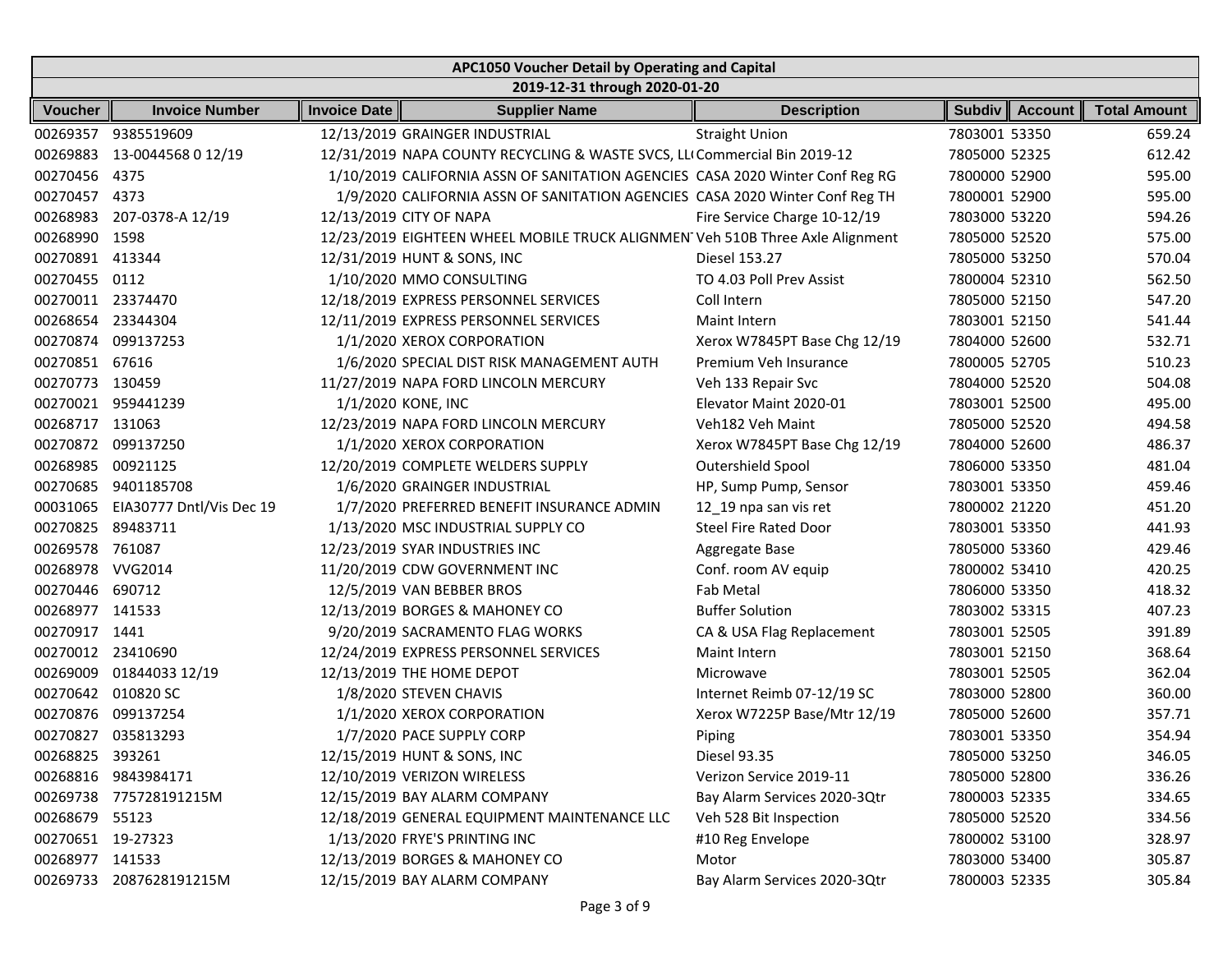| APC1050 Voucher Detail by Operating and Capital |                            |                     |                                                                        |                                  |               |                  |                     |  |  |  |
|-------------------------------------------------|----------------------------|---------------------|------------------------------------------------------------------------|----------------------------------|---------------|------------------|---------------------|--|--|--|
|                                                 |                            |                     | 2019-12-31 through 2020-01-20                                          |                                  |               |                  |                     |  |  |  |
| <b>Voucher</b>                                  | <b>Invoice Number</b>      | <b>Invoice Date</b> | <b>Supplier Name</b>                                                   | <b>Description</b>               |               | Subdiv   Account | <b>Total Amount</b> |  |  |  |
| 00031093                                        | P.Kiser #10907 pd 01/10/20 |                     | 1/9/2020 STATE OF CALIF FRANCHISE TAX BOARD                            | Y01 wage garnishment             | 7800002 21405 |                  | 300.00              |  |  |  |
| 00269009                                        | 01844033 12/19             |                     | 12/13/2019 THE HOME DEPOT                                              | <b>Wall-Mounted Board</b>        | 7803000 53105 |                  | 267.36              |  |  |  |
| 00270697                                        | 9395542898                 |                     | 12/27/2019 GRAINGER INDUSTRIAL                                         | <b>Filter Bag</b>                | 7803001 53400 |                  | 267.28              |  |  |  |
| 00269009                                        | 01844033 12/19             |                     | 12/13/2019 THE HOME DEPOT                                              | Parade Supplies                  | 7800004 53600 |                  | 258.18              |  |  |  |
| 00270408                                        | 201912 12/19               |                     | 1/10/2020 MEYERS NAVE RIBACK SILVER & WILSON                           | 557048 HCV Napa Associates       | 7800000 52140 |                  | 249.30              |  |  |  |
| 00269830                                        | 6-874-34217                | 12/20/2019 FED EX   |                                                                        | Shipping Charge - Troemner       | 7803002 52500 |                  | 247.77              |  |  |  |
| 00268976                                        | 2254639                    |                     | 12/23/2019 ARC DOCUMENT SOLUTIONS, LLC                                 | HP DesignJet 2019-12             | 7804000 52500 |                  | 232.62              |  |  |  |
| 00270905                                        | 1669744-2 12/19            |                     | 1/15/2020 PACIFIC GAS & ELECTRIC CO                                    | Electric 2019-12                 | 7806000 53205 |                  | 226.88              |  |  |  |
| 00270865                                        | 37083301                   |                     | 1/9/2020 WYATT IRRIGATION SUPPLY INC                                   | Mesh Disc Set                    | 7803001 53350 |                  | 226.40              |  |  |  |
| 00270010                                        | 2278                       |                     | 12/23/2019 ELIMINATE EM PEST MANAGEMENT                                | Pest Control 2019-12             | 7803001 52505 |                  | 225.00              |  |  |  |
| 00269338                                        | 3800878029                 |                     | 12/26/2019 UNIFIRST CORPORATION                                        | Uniforms 2019-12-26              | 7803000 53300 |                  | 223.24              |  |  |  |
| 00269818                                        | 35595364                   |                     | 1/1/2020 DATCO SERVICES CORPORATION                                    | <b>Controlled Substance Test</b> | 7800002 52220 |                  | 218.00              |  |  |  |
| 00269009                                        | 01844033 12/19             |                     | 12/13/2019 THE HOME DEPOT                                              | Rat Glue Trap & etc              | 7803001 52505 |                  | 213.86              |  |  |  |
| 00270596 1297123                                |                            |                     | 1/10/2020 BERT WILLIAMS & SONS INC.                                    | Rethreading Kit                  | 7806000 53400 |                  | 212.89              |  |  |  |
| 00269843 11766793                               |                            |                     | 12/18/2019 HACH COMPANY                                                | IC/FIA                           | 7803002 53315 |                  | 212.00              |  |  |  |
| 00269771                                        | 363110                     |                     | 11/19/2019 COLE SUPPLY COMPANY                                         | Tropical Air freshener           | 7805000 53330 |                  | 211.47              |  |  |  |
| 00269749                                        | 0124407                    |                     | 12/27/2019 CULLIGAN/US FILTER                                          | Drinking Water                   | 7800002 53100 |                  | 205.85              |  |  |  |
| 00269369                                        | 9389211187                 |                     | 12/18/2019 GRAINGER INDUSTRIAL                                         | <b>Full Body Harness</b>         | 7800003 53320 |                  | 203.99              |  |  |  |
| 00268647                                        | 23357904                   |                     | 12/18/2019 EXPRESS PERSONNEL SERVICES                                  | <b>Engineering Intern</b>        | 7804000 52150 |                  | 198.72              |  |  |  |
|                                                 | 00270882 011420 BC         |                     | 1/14/2020 BRAD CAGLE                                                   | <b>CWEA Membership BC</b>        | 7805000 53120 |                  | 192.00              |  |  |  |
| 00269280                                        | 4077 555 5 12/19           | 12/23/2019 AT&T     |                                                                        | ATT 255-5654 2019-12             | 7800002 52800 |                  | 189.59              |  |  |  |
| 00269280                                        | 4077 555 5 12/19           | 12/23/2019 AT&T     |                                                                        | ATT 259-1998 2019-12             | 7800002 52800 |                  | 185.65              |  |  |  |
| 00270437                                        | 20200110017542             |                     | 1/10/2020 RED WING BUSINESS ADVANTAGE ACCOUNT Safety Boots             |                                  | 7803000 53300 |                  | 183.16              |  |  |  |
| 00269280                                        | 4077 555 5 12/19           | 12/23/2019 AT&T     |                                                                        | ATT 258-8027 2019-12             | 7800002 52800 |                  | 181.88              |  |  |  |
| 00270893                                        | 248913 01/20               |                     | 1/9/2020 KAISER PERMANENTE                                             | DMV & Pre-employment Physicals   | 7800002 52220 |                  | 180.00              |  |  |  |
| 00270389                                        | 011720 CWEA                |                     | 1/14/2020 CALIFORNIA WATER ENVIRONMENT ASSOCIA CWEA 2020 Award Banquet |                                  | 7803000 52900 |                  | 180.00              |  |  |  |
| 00270787                                        | 3103671687                 |                     | 1/12/2020 PITNEY BOWES INC                                             | Lease Charge Qtr 3               | 7800002 52600 |                  | 177.79              |  |  |  |
| 00269997                                        | 421994420001               |                     | 12/27/2019 OFFICE DEPOT                                                | Misc Office Supplies             | 7800002 53100 |                  | 177.07              |  |  |  |
| 00269830                                        | 6-874-34217                | 12/20/2019 FED EX   |                                                                        | Shipping Charge - MicroBio       | 7803000 52310 |                  | 172.51              |  |  |  |
| 00270611 S3219920                               |                            |                     | 12/26/2019 BAY ALARM COMPANY                                           | Replace Module 2                 | 7800003 52335 |                  | 172.20              |  |  |  |
| 00270635 00923315                               |                            |                     | 1/14/2020 COMPLETE WELDERS SUPPLY                                      | Pliers                           | 7806000 53400 |                  | 161.74              |  |  |  |
|                                                 | 00270002 8088612930        |                     | 12/16/2019 VWR SCIENTIFIC PRODUCTS                                     | Micro                            | 7803002 53315 |                  | 160.78              |  |  |  |
| 00269385                                        | 643413                     |                     | 12/15/2019 NAPA VALLEY PETROLEUM INC                                   | Diesel 47.4                      | 7806000 53250 |                  | 159.46              |  |  |  |
| 00269385                                        | 643413                     |                     | 12/15/2019 NAPA VALLEY PETROLEUM INC                                   | Diesel 48.2                      | 7803000 53250 |                  | 158.68              |  |  |  |
| 00269385                                        | 643413                     |                     | 12/15/2019 NAPA VALLEY PETROLEUM INC                                   | Unleaded 52.1                    | 7805000 53250 |                  | 157.49              |  |  |  |
| 00269385 643413                                 |                            |                     | 12/15/2019 NAPA VALLEY PETROLEUM INC                                   | Unleaded 51.1                    | 7804000 53250 |                  | 154.37              |  |  |  |
| 00270623 370337                                 |                            |                     | 12/27/2019 COLE SUPPLY COMPANY                                         | Janitorial Supplies              | 7803001 53330 |                  | 151.55              |  |  |  |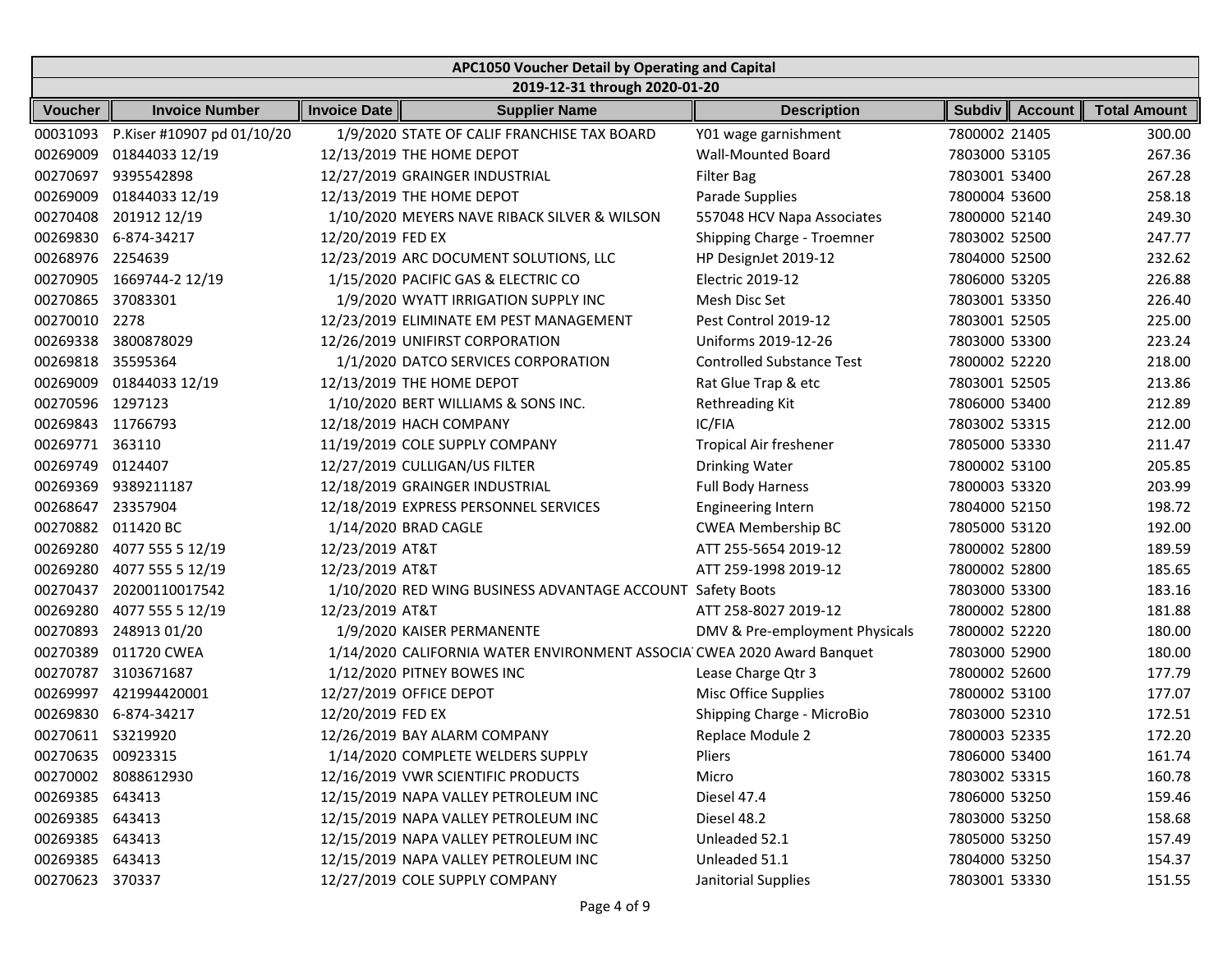|                   | APC1050 Voucher Detail by Operating and Capital |                       |                                                                          |                                    |               |                  |                     |  |  |  |
|-------------------|-------------------------------------------------|-----------------------|--------------------------------------------------------------------------|------------------------------------|---------------|------------------|---------------------|--|--|--|
|                   |                                                 |                       | 2019-12-31 through 2020-01-20                                            |                                    |               |                  |                     |  |  |  |
| <b>Voucher</b>    | <b>Invoice Number</b>                           | <b>Invoice Date</b>   | <b>Supplier Name</b>                                                     | <b>Description</b>                 |               | Subdiv   Account | <b>Total Amount</b> |  |  |  |
| 00269016          | 300030493                                       |                       | 12/16/2019 INTERNATIONAL ASSOCIATION OF ADMIN PR(IAAP Membership Rnwl RB |                                    | 7800002 53120 |                  | 150.00              |  |  |  |
| 00270853          | 346403                                          |                       | 12/31/2019 TRILOGY MEDWASTE SOUTHEAST, LLC                               | <b>Pharmaceutical Takeback Svc</b> | 7800004 53600 |                  | 150.00              |  |  |  |
| 00270826          | 035816838                                       |                       | 1/8/2020 PACE SUPPLY CORP                                                | <b>Blind Flange</b>                | 7803001 53350 |                  | 147.92              |  |  |  |
| 00269361          | 9389482150                                      |                       | 12/18/2019 GRAINGER INDUSTRIAL                                           | Shock-Absorbing Lanyard            | 7800003 53320 |                  | 147.49              |  |  |  |
|                   | 00270449 17924802 01/20                         |                       | 1/13/2020 WATER ENVIRONMENT FEDERATION                                   | WEF Membership Rnwl KO             | 7804000 53120 |                  | 145.00              |  |  |  |
| 00270416 131534   |                                                 |                       | 1/7/2020 NAPA FORD LINCOLN MERCURY                                       | Veh 175 Prev Maint                 | 7803000 52520 |                  | 143.73              |  |  |  |
| 00270744 17312    |                                                 |                       | 1/8/2020 INSTRUMENT TECHNOLOGY CORP                                      | Guide kid                          | 7805000 52500 |                  | 142.53              |  |  |  |
| 00270003          | 8088682643                                      |                       | 12/23/2019 VWR SCIENTIFIC PRODUCTS                                       | <b>Bottles</b>                     | 7803002 53315 |                  | 142.39              |  |  |  |
| 00268816          | 9843984171                                      |                       | 12/10/2019 VERIZON WIRELESS                                              | Cell Phone Replacements            | 7800003 53400 |                  | 141.42              |  |  |  |
| 00270419          | 131533                                          |                       | 1/7/2020 NAPA FORD LINCOLN MERCURY                                       | Veh 131 Prev Maint                 | 7803000 52520 |                  | 140.99              |  |  |  |
|                   | 00270589 17654951 1/20                          |                       | 12/31/2019 WATER ENVIRONMENT FEDERATION                                  | WEF Membership Rnwl ME             | 7803001 53120 |                  | 140.00              |  |  |  |
| 00268800          | 8088601502                                      |                       | 12/13/2019 VWR SCIENTIFIC PRODUCTS                                       | Chemicals                          | 7803002 53315 |                  | 139.36              |  |  |  |
| 00268986          | 88307                                           |                       | 12/26/2019 CROWN HILL STONE SUPPLY, LLC                                  | Ready Mix Concrete                 | 7805000 53360 |                  | 139.00              |  |  |  |
| 00268979 11401186 |                                                 |                       | 12/23/2019 CALIFORNIA CHAMBER OF COMMERCE                                | <b>CA Labor Law Poster</b>         | 7800002 53100 |                  | 138.89              |  |  |  |
| 00269009          | 01844033 12/19                                  |                       | 12/13/2019 THE HOME DEPOT                                                | <b>Safety Supplies</b>             | 7800003 53320 |                  | 138.77              |  |  |  |
| 00268610          | 23321195                                        |                       | 12/10/2019 EXPRESS PERSONNEL SERVICES                                    | <b>Engineering Intern</b>          | 7804000 52150 |                  | 138.24              |  |  |  |
| 00269328          | 3800877054                                      |                       | 12/19/2019 UNIFIRST CORPORATION                                          | Uniforms 2019-12-12                | 7803000 53300 |                  | 133.63              |  |  |  |
| 00269280          | 4077 555 5 12/19                                | 12/23/2019 AT&T       |                                                                          | ATT 265-0398 2019-12               | 7800002 52800 |                  | 123.63              |  |  |  |
|                   | 00270691 9399805168                             |                       | 1/3/2020 GRAINGER INDUSTRIAL                                             | Filter Roll & LED Lamp             | 7803001 53400 |                  | 122.85              |  |  |  |
| 00269280          | 4077 555 5 12/19                                | 12/23/2019 AT&T       |                                                                          | ATT 254-9105 2019-12               | 7800002 52800 |                  | 121.77              |  |  |  |
| 00270888          | 9389813933                                      |                       | 12/18/2019 GRAINGER INDUSTRIAL                                           | Rain Jacket                        | 7800003 53320 |                  | 121.72              |  |  |  |
| 00268971          | 3800878027                                      |                       | 12/26/2019 UNIFIRST CORPORATION                                          | Uniforms 2019-12-26                | 7805000 53300 |                  | 115.54              |  |  |  |
| 00268982          | 202-0904-A 12/19                                |                       | 12/13/2019 CITY OF NAPA                                                  | Water 10/15-12/13/19               | 7803000 53220 |                  | 114.58              |  |  |  |
| 00270756          | 265398                                          |                       | 12/31/2019 KEY INDUSTRIAL                                                | Poly Pump Parts                    | 7803001 53350 |                  | 114.46              |  |  |  |
| 00268988          | 123019 BC                                       | 12/30/2019 BRAD CAGLE |                                                                          | Class B Written & Driving Test     | 7805000 52840 |                  | 114.00              |  |  |  |
| 00269153          | NSALES&USE-NS-Dec'19                            |                       | 12/31/2019 CALIFORNIA STATE BOARD OF EQUALIZATION Sales&Use Tax Dec'19   |                                    | 7803001 24610 |                  | 111.29              |  |  |  |
| 00268816          | 9843984171                                      |                       | 12/10/2019 VERIZON WIRELESS                                              | Verizon Service 2019-11            | 7804000 52800 |                  | 109.31              |  |  |  |
| 00269743          | 0125810                                         |                       | 12/31/2019 CULLIGAN/US FILTER                                            | Water Cooler Rental 2020-01        | 7803000 52600 |                  | 107.00              |  |  |  |
| 00270607          | 1297563                                         |                       | 1/14/2020 BERT WILLIAMS & SONS INC.                                      | Brass Fitting & Brake Lines        | 7806000 52500 |                  | 104.29              |  |  |  |
| 00269294 23386254 |                                                 |                       | 12/23/2019 EXPRESS PERSONNEL SERVICES                                    | <b>Engineering Intern</b>          | 7804000 52150 |                  | 103.68              |  |  |  |
| 00270013 23418083 |                                                 |                       | 12/30/2019 EXPRESS PERSONNEL SERVICES                                    | Engineering Intern                 | 7804000 52150 |                  | 103.68              |  |  |  |
|                   | 00269009 01844033 12/19                         |                       | 12/13/2019 THE HOME DEPOT                                                | Shovels                            | 7803000 53400 |                  | 103.29              |  |  |  |
| 00270031 54098    |                                                 |                       | 11/27/2019 QUINLAN'S TIRE SERVICE INC                                    | Veh 174 Tire Repair                | 7806000 52520 |                  | 102.50              |  |  |  |
| 00270592 0051775  |                                                 |                       | 12/9/2019 CITY OF NAPA                                                   | Gravel                             | 7806000 53360 |                  | 100.60              |  |  |  |
| 00031065          | EIA30777 Dntl/Vis Dec 19                        |                       | 1/7/2020 PREFERRED BENEFIT INSURANCE ADMIN                               | 12_19 npa san dntl ret             | 7800002 21210 |                  | 96.90               |  |  |  |
| 00269009          | 01844033 12/19                                  |                       | 12/13/2019 THE HOME DEPOT                                                | SBS Line                           | 7803001 53350 |                  | 94.49               |  |  |  |
|                   | 00270617 28410l 1/20                            |                       | 11/5/2019 CALIFORNIA WATER ENVIRONMENT ASSOCIA CWEA Cert CSMG Rnwl RL    |                                    | 7805000 53120 |                  | 94.00               |  |  |  |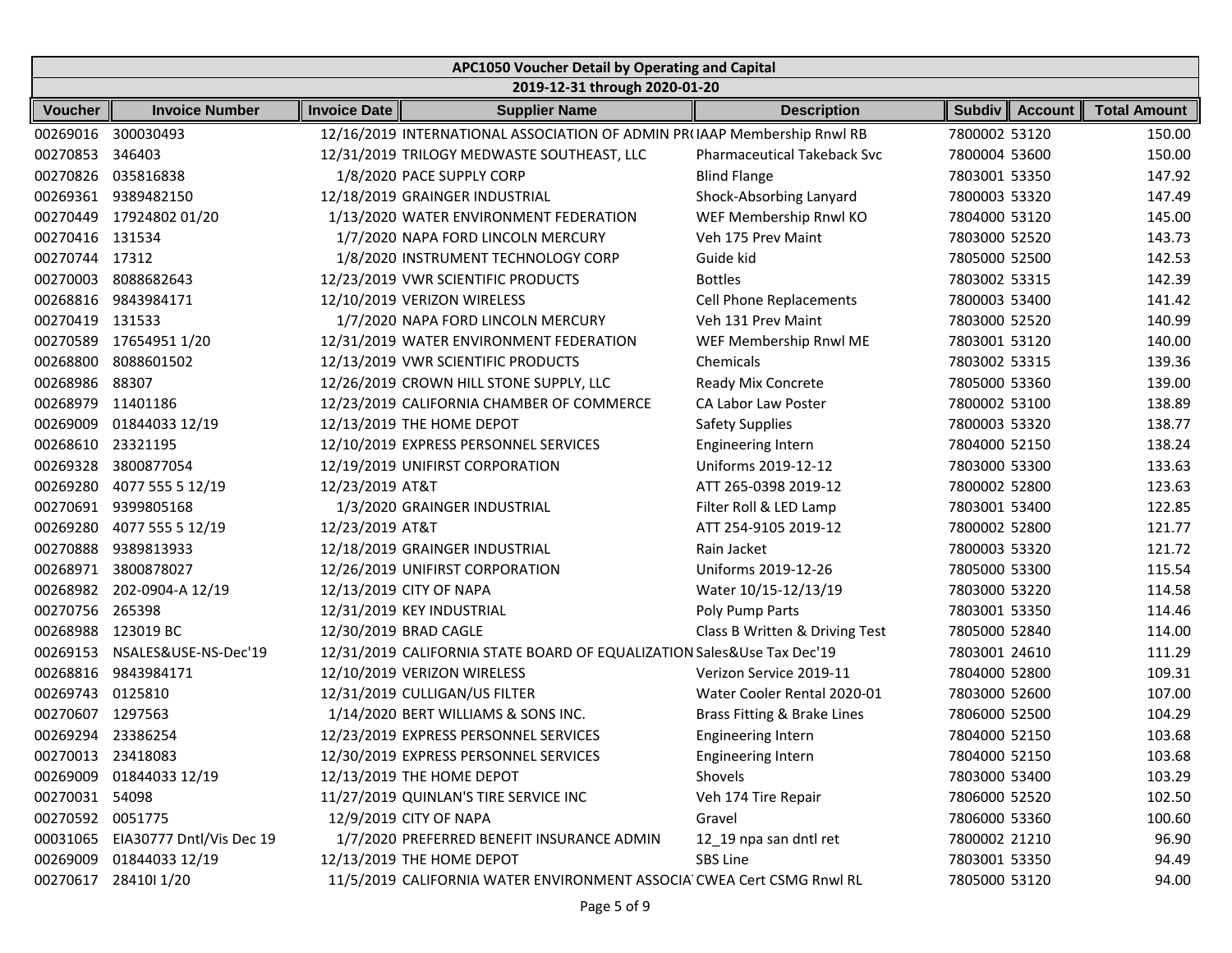| APC1050 Voucher Detail by Operating and Capital |                               |                     |                                                                        |                                |               |                  |                     |  |  |  |
|-------------------------------------------------|-------------------------------|---------------------|------------------------------------------------------------------------|--------------------------------|---------------|------------------|---------------------|--|--|--|
|                                                 | 2019-12-31 through 2020-01-20 |                     |                                                                        |                                |               |                  |                     |  |  |  |
| <b>Voucher</b>                                  | <b>Invoice Number</b>         | <b>Invoice Date</b> | <b>Supplier Name</b>                                                   | <b>Description</b>             |               | Subdiv   Account | <b>Total Amount</b> |  |  |  |
| 00270833                                        | 035810002                     |                     | 1/6/2020 PACE SUPPLY CORP                                              | <b>PVC</b>                     | 7803001 53350 |                  | 92.16               |  |  |  |
| 00269996                                        | 422024046001                  |                     | 12/27/2019 OFFICE DEPOT                                                | Columnar, Book                 | 7800002 53100 |                  | 90.71               |  |  |  |
| 00270389                                        | 011720 CWEA                   |                     | 1/14/2020 CALIFORNIA WATER ENVIRONMENT ASSOCIA CWEA 2020 Award Banquet |                                | 7803002 52900 |                  | 90.00               |  |  |  |
| 00270017                                        | 9385235651                    |                     | 12/13/2019 GRAINGER INDUSTRIAL                                         | Union Tee                      | 7803001 53350 |                  | 88.69               |  |  |  |
| 00269743                                        | 0125810                       |                     | 12/31/2019 CULLIGAN/US FILTER                                          | Water Cooler Rental 2020-01    | 7800002 52600 |                  | 88.00               |  |  |  |
| 00269807                                        | 365268                        |                     | 12/2/2019 COLE SUPPLY COMPANY                                          | Wiper                          | 7805000 53330 |                  | 87.29               |  |  |  |
| 00269998                                        | 422304043001                  |                     | 12/30/2019 OFFICE DEPOT                                                | Calendar & Paper               | 7800002 53100 |                  | 86.97               |  |  |  |
| 00269314                                        | 3800876106                    |                     | 12/12/2019 UNIFIRST CORPORATION                                        | Janitorial Supplies 2019-12-12 | 7803001 53330 |                  | 84.85               |  |  |  |
| 00269319                                        | 3800877056                    |                     | 12/19/2019 UNIFIRST CORPORATION                                        | Janitorial Supplies 2019-12-19 | 7803001 53330 |                  | 84.85               |  |  |  |
| 00269385                                        | 643413                        |                     | 12/15/2019 NAPA VALLEY PETROLEUM INC                                   | Unleaded 26.9                  | 7806000 53250 |                  | 81.27               |  |  |  |
| 00269353                                        | 9383249126                    |                     | 12/11/2019 GRAINGER INDUSTRIAL                                         | Plug & Connector               | 7803001 53350 |                  | 80.47               |  |  |  |
| 00268659                                        | 3650560                       |                     | 11/18/2019 FISHER SCIENTIFIC CO LLC                                    | IC/FIA - Tubing                | 7803002 53315 |                  | 78.31               |  |  |  |
| 00031077                                        | Hithqst pd 01/10/20           |                     | 1/9/2020 HEALTHQUEST FITNESS                                           | Y01 Npa San Hithqst            | 7800002 21410 |                  | 76.00               |  |  |  |
| 00269385                                        | 643413                        |                     | 12/15/2019 NAPA VALLEY PETROLEUM INC                                   | Unleaded 23.7                  | 7800003 53250 |                  | 73.42               |  |  |  |
| 00270423 131588                                 |                               |                     | 1/8/2020 NAPA FORD LINCOLN MERCURY                                     | Veh 172B Svc Inspection        | 7806000 52520 |                  | 71.61               |  |  |  |
|                                                 | 00268816 9843984171           |                     | 12/10/2019 VERIZON WIRELESS                                            | Verizon Service 2019-11        | 7806000 52800 |                  | 69.14               |  |  |  |
| 00270771 131098                                 |                               |                     | 12/18/2019 NAPA FORD LINCOLN MERCURY                                   | Veh 164B Prev Maint            | 7805000 52520 |                  | 63.05               |  |  |  |
| 00269385                                        | 643413                        |                     | 12/15/2019 NAPA VALLEY PETROLEUM INC                                   | Unleaded 20.5                  | 7803000 53250 |                  | 62.55               |  |  |  |
| 00270835                                        | CA38-790262                   |                     | 12/30/2019 MOTION INDUSTRIES, INC                                      | Pistol Grip Grease             | 7803001 53400 |                  | 62.44               |  |  |  |
| 00270768 131170                                 |                               |                     | 12/20/2019 NAPA FORD LINCOLN MERCURY                                   | Veh 180B Svc Inspection        | 7805000 52520 |                  | 59.53               |  |  |  |
| 00269999                                        | 421280403001                  |                     | 12/31/2019 OFFICE DEPOT                                                | <b>Tissue</b>                  | 7800002 53100 |                  | 58.77               |  |  |  |
| 00269765                                        | 360281                        |                     | 11/5/2019 COLE SUPPLY COMPANY                                          | <b>Towel Roll</b>              | 7805000 53330 |                  | 58.39               |  |  |  |
| 00268973                                        | 3800876101                    |                     | 12/12/2019 UNIFIRST CORPORATION                                        | Uniforms 2019-12-12            | 7803001 53300 |                  | 58.31               |  |  |  |
| 00268974                                        | 3800877051                    |                     | 12/19/2019 UNIFIRST CORPORATION                                        | Uniforms 2019-12-19            | 7803001 53300 |                  | 58.31               |  |  |  |
| 00270897                                        | NP-01-20                      |                     | 1/13/2020 CA ENERGY STORAGE HOLDINGS, LLC                              | <b>Battery Storage</b>         | 7803000 53205 |                  | 55.87               |  |  |  |
| 00270408                                        | 201912 12/19                  |                     | 1/10/2020 MEYERS NAVE RIBACK SILVER & WILSON                           | 557066 Jameson Canyon          | 7800000 52140 |                  | 55.40               |  |  |  |
| 00269325                                        | 3800876104                    |                     | 12/12/2019 UNIFIRST CORPORATION                                        | Uniforms 2019-12-12            | 7803000 53300 |                  | 54.99               |  |  |  |
| 00270624                                        | 370337A                       |                     | 12/27/2019 COLE SUPPLY COMPANY                                         | <b>Towel Roll</b>              | 7803001 53330 |                  | 54.62               |  |  |  |
| 00269350                                        | 9379864896                    |                     | 12/9/2019 GRAINGER INDUSTRIAL                                          | Disposable Gloves              | 7803001 53320 |                  | 53.24               |  |  |  |
|                                                 | 00269992 415365669001         |                     | 12/12/2019 OFFICE DEPOT                                                | <b>Breakroom Supplies</b>      | 7800002 53100 |                  | 52.44               |  |  |  |
|                                                 | 00268816 9843984171           |                     | 12/10/2019 VERIZON WIRELESS                                            | Verizon Service 2019-11        | 7803000 52800 |                  | 48.66               |  |  |  |
| 00269713                                        | 0830                          |                     | 1/1/2020 ALL AMERICAN MAIL CENTER                                      | <b>CSET Winch Repair</b>       | 7800003 52490 |                  | 45.83               |  |  |  |
|                                                 | 00269752 5015567284           |                     | 12/20/2019 CINTAS FIRST AID AND SAFETY                                 | <b>Safety Supplies</b>         | 7800003 53320 |                  | 45.36               |  |  |  |
| 00270389                                        | 011720 CWEA                   |                     | 1/14/2020 CALIFORNIA WATER ENVIRONMENT ASSOCIA CWEA 2020 Award Banquet |                                | 7800002 52900 |                  | 45.00               |  |  |  |
| 00270389                                        | 011720 CWEA                   |                     | 1/14/2020 CALIFORNIA WATER ENVIRONMENT ASSOCIA CWEA 2020 Award Banquet |                                | 7800004 52900 |                  | 45.00               |  |  |  |
| 00270389                                        | 011720 CWEA                   |                     | 1/14/2020 CALIFORNIA WATER ENVIRONMENT ASSOCIA CWEA 2020 Award Banquet |                                | 7804000 52900 |                  | 45.00               |  |  |  |
| 00269743 0125810                                |                               |                     | 12/31/2019 CULLIGAN/US FILTER                                          | Water Cooler Rental 2020-01    | 7805000 52600 |                  | 44.00               |  |  |  |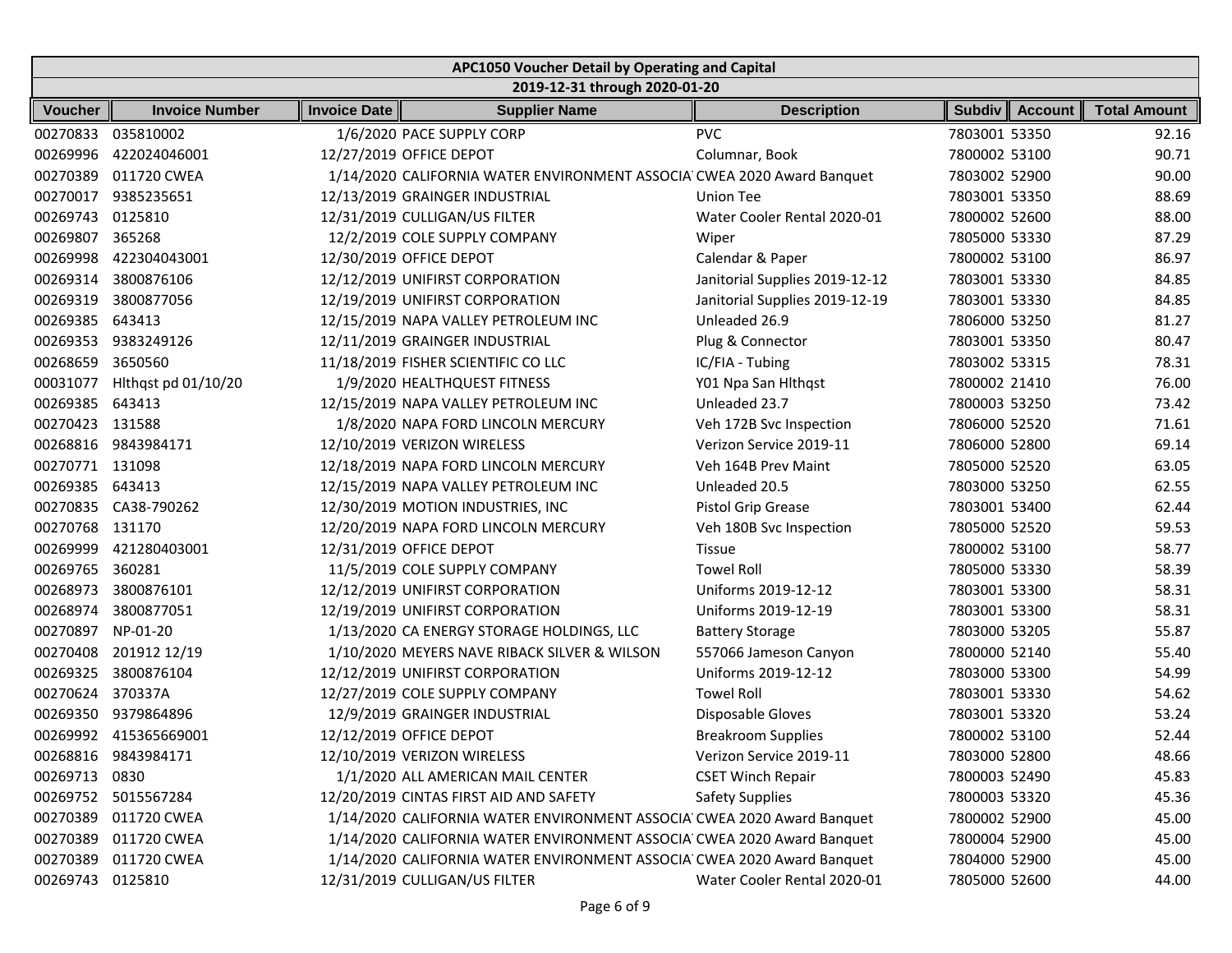| APC1050 Voucher Detail by Operating and Capital |                        |                        |                                               |                                |               |                  |                     |  |  |  |
|-------------------------------------------------|------------------------|------------------------|-----------------------------------------------|--------------------------------|---------------|------------------|---------------------|--|--|--|
|                                                 |                        |                        | 2019-12-31 through 2020-01-20                 |                                |               |                  |                     |  |  |  |
| <b>Voucher</b>                                  | <b>Invoice Number</b>  | <b>Invoice Date</b>    | <b>Supplier Name</b>                          | <b>Description</b>             |               | Subdiv   Account | <b>Total Amount</b> |  |  |  |
| 00268816                                        | 9843984171             |                        | 12/10/2019 VERIZON WIRELESS                   | Data Service                   | 7805000 52800 |                  | 43.01               |  |  |  |
|                                                 | 00268741 123119 NSD    |                        | 12/31/2019 DONELL MANNOR                      | <b>Breakroom Supplies</b>      | 7800002 53100 |                  | 41.96               |  |  |  |
| 00270902 9013497                                |                        | 1/4/2020 ON TRAC       |                                               | Overnight Shipping             | 7800002 53110 |                  | 41.01               |  |  |  |
|                                                 | 00269836 9387370761    |                        | 12/16/2019 GRAINGER INDUSTRIAL                | Safety Signs                   | 7803000 53320 |                  | 40.83               |  |  |  |
| 00268741                                        | 123119 NSD             |                        | 12/31/2019 DONELL MANNOR                      | Smith Drvr Trng Mileage AJ     | 7803000 52900 |                  | 40.37               |  |  |  |
|                                                 | 00269814 8575929 A     |                        | 1/1/2020 DATCO SERVICES CORPORATION           | <b>Drug Testing</b>            | 7800002 52220 |                  | 40.00               |  |  |  |
| 00268981                                        | 202-5542-B 12/19       |                        | 12/13/2019 CITY OF NAPA                       | Water 10/18-12/13/19           | 7803000 53220 |                  | 38.16               |  |  |  |
| 00268825                                        | 393261                 |                        | 12/15/2019 HUNT & SONS, INC                   | Unleaded 9.70                  | 7803000 53250 |                  | 36.60               |  |  |  |
| 00269875                                        | NVCW 11/19             |                        | 11/30/2019 NAPA VALLEY CAR WASH               | Car Wash 2019-11               | 7800003 52520 |                  | 35.98               |  |  |  |
| 00268970                                        | 3800878975             |                        | 1/2/2020 UNIFIRST CORPORATION                 | Uniforms 2020-01-02            | 7803002 53300 |                  | 33.23               |  |  |  |
| 00270004                                        | 8088624484             |                        | 12/17/2019 VWR SCIENTIFIC PRODUCTS            | Chemicals                      | 7803002 53315 |                  | 33.07               |  |  |  |
| 00031076                                        | Synergy pd 01/10/20    |                        | 1/9/2020 ACTIVE WELLNESS LLC                  | Y01 Npa San Synergy            | 7800002 21410 |                  | 33.00               |  |  |  |
| 00269801                                        | 365014                 |                        | 11/27/2019 COLE SUPPLY COMPANY                | Liner                          | 7805000 53330 |                  | 32.65               |  |  |  |
| 00270001                                        | 8088619082             |                        | 12/16/2019 VWR SCIENTIFIC PRODUCTS            | Micro                          | 7803002 53315 |                  | 31.86               |  |  |  |
| 00268967                                        | 3800876103             |                        | 12/12/2019 UNIFIRST CORPORATION               | Uniforms 2019-12-12            | 7803002 53300 |                  | 27.73               |  |  |  |
| 00268968                                        | 3800877053             |                        | 12/19/2019 UNIFIRST CORPORATION               | Uniforms 2019-12-19            | 7803002 53300 |                  | 27.73               |  |  |  |
| 00268969                                        | 3800878028             |                        | 12/26/2019 UNIFIRST CORPORATION               | Uniforms 2019-12-26            | 7803002 53300 |                  | 27.73               |  |  |  |
| 00270887                                        | 9912453                |                        | 12/11/2019 GENERAL EQUIPMENT MAINTENANCE LLC  | <b>Resv Cap</b>                | 7803000 52520 |                  | 26.92               |  |  |  |
| 00270627                                        | 162000                 |                        | 1/10/2020 ZELLER'S & CLARKS ACE HARDWARE      | Cell Phone Holder              | 7803001 53400 |                  | 25.80               |  |  |  |
| 00268971                                        | 3800878027             |                        | 12/26/2019 UNIFIRST CORPORATION               | Janitorial Supplies 2019-12-26 | 7805000 53330 |                  | 24.30               |  |  |  |
| 00270007                                        | 002317-000 12/19       |                        | 12/31/2019 CITY OF AMERICAN CANYON            | Water 2019-12                  | 7806000 53220 |                  | 23.89               |  |  |  |
| 00269300                                        | 3800876105             |                        | 12/12/2019 UNIFIRST CORPORATION               | Uniforms 2019-12-12            | 7806000 53300 |                  | 22.07               |  |  |  |
| 00269304                                        | 3800877055             |                        | 12/19/2019 UNIFIRST CORPORATION               | Uniforms 2019-12-19            | 7806000 53300 |                  | 22.07               |  |  |  |
| 00269307                                        | 3800878030             |                        | 12/26/2019 UNIFIRST CORPORATION               | Uniforms 2019-12-26            | 7806000 53300 |                  | 22.07               |  |  |  |
| 00268963                                        | 380 0876111            |                        | 12/12/2019 UNIFIRST CORPORATION               | Janitorial Supplies 2019-12-12 | 7800002 53330 |                  | 21.79               |  |  |  |
| 00268965                                        | 3800877061             |                        | 12/19/2019 UNIFIRST CORPORATION               | Janitorial Supplies 2019-12-19 | 7800002 53330 |                  | 21.79               |  |  |  |
| 00268966                                        | 3800878036             |                        | 12/26/2019 UNIFIRST CORPORATION               | Janitorial Supplies 2019-12-26 | 7800002 53330 |                  | 21.79               |  |  |  |
|                                                 | 00268741 123119 NSD    |                        | 12/31/2019 DONELL MANNOR                      | <b>Board Mtg Refreshments</b>  | 7800000 53650 |                  | 21.72               |  |  |  |
| 00270899                                        | 696741                 |                        | 1/14/2020 T.E.M. AUTO PARTS & NAPA AUTO PARTS | Power Steering Oil             | 7805000 52520 |                  | 20.46               |  |  |  |
|                                                 | 00268816 9843984171    |                        | 12/10/2019 VERIZON WIRELESS                   | Verizon Service 2019-11        | 7803001 52800 |                  | 20.04               |  |  |  |
| 00270891 413344                                 |                        |                        | 12/31/2019 HUNT & SONS, INC                   | Unleaded 4.69                  | 7803000 53250 |                  | 17.29               |  |  |  |
|                                                 | 00270043 00003Y5Y24519 | 12/21/2019 UPS FREIGHT |                                               | Shipping Chrge - UEI Tech      | 7803001 53350 |                  | 16.83               |  |  |  |
|                                                 | 00268741 123119 NSD    |                        | 12/31/2019 DONELL MANNOR                      | Reimb Bank Fees to AJ          | 7800002 52825 |                  | 15.00               |  |  |  |
|                                                 | 00269994 421971591001  |                        | 12/26/2019 OFFICE DEPOT                       | Detergent, Tide                | 7800002 53100 |                  | 14.00               |  |  |  |
| 00269009                                        | 01844033 12/19         |                        | 12/13/2019 THE HOME DEPOT                     | Cut Off Wheels                 | 7805000 53350 |                  | 13.85               |  |  |  |
| 00270014 9912484                                |                        |                        | 12/23/2019 GENERAL EQUIPMENT MAINTENANCE LLC  | Veh 206 Radiator Hose          | 7803001 52520 |                  | 12.74               |  |  |  |
|                                                 | 00270041 00003Y5Y24509 | 12/14/2019 UPS FREIGHT |                                               | Shipping Chrge - Grainger Ret  | 7803001 53350 |                  | 12.46               |  |  |  |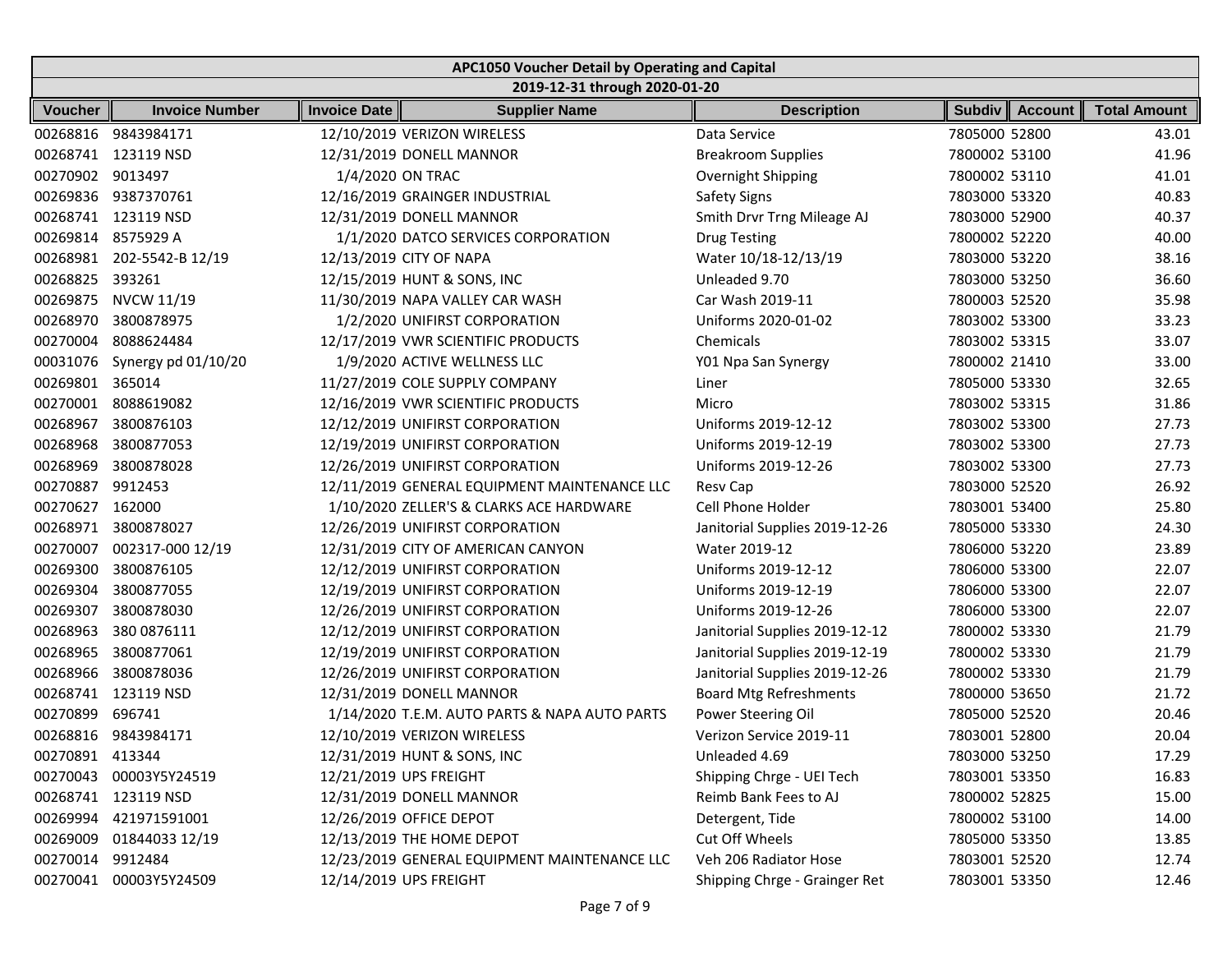| APC1050 Voucher Detail by Operating and Capital |                               |                        |                                                                               |                                |               |                       |                     |  |  |  |
|-------------------------------------------------|-------------------------------|------------------------|-------------------------------------------------------------------------------|--------------------------------|---------------|-----------------------|---------------------|--|--|--|
|                                                 | 2019-12-31 through 2020-01-20 |                        |                                                                               |                                |               |                       |                     |  |  |  |
| <b>Voucher</b>                                  | <b>Invoice Number</b>         | <b>Invoice Date</b>    | <b>Supplier Name</b>                                                          | <b>Description</b>             | <b>Subdiv</b> | <b>Account</b>        | <b>Total Amount</b> |  |  |  |
| 00270647                                        | 50802                         |                        | 1/14/2020 FASTENAL COMPANY                                                    | <b>Maint Supplies</b>          | 7806000 53350 |                       | 12.05               |  |  |  |
| 00270838                                        | CA38-790273                   |                        | 12/31/2019 MOTION INDUSTRIES, INC                                             | Poly Pump Parts                | 7803001 53350 |                       | 11.79               |  |  |  |
| 00269280                                        | 4077 555 5 12/19              | 12/23/2019 AT&T        |                                                                               | Smry Blng Acct Svcs 9607554077 | 7800002 52800 |                       | 10.06               |  |  |  |
| 00268825                                        | 393261                        |                        | 12/15/2019 HUNT & SONS, INC                                                   | Compliance Fee                 | 7800003 53250 |                       | 8.00                |  |  |  |
| 00270891 413344                                 |                               |                        | 12/31/2019 HUNT & SONS, INC                                                   | Compliance Fee                 | 7800003 53250 |                       | 8.00                |  |  |  |
|                                                 | 00269270 860126066-12/19      | 12/22/2019 AT&T        |                                                                               | ATT Long Distance 2019-12      | 7800002 52800 |                       | 6.85                |  |  |  |
| 00270008                                        | 002276-000 12/19              |                        | 12/31/2019 CITY OF AMERICAN CANYON                                            | Water 2019-12                  | 7806000 53220 |                       | 6.82                |  |  |  |
| 00268741                                        | 123119 NSD                    |                        | 12/31/2019 DONELL MANNOR                                                      | Ice for Breakroom              | 7800002 53100 |                       | 6.45                |  |  |  |
| 00269009                                        | 01844033 12/19                |                        | 12/13/2019 THE HOME DEPOT                                                     | Ant Killer                     | 7805000 53100 |                       | 5.36                |  |  |  |
| 00270000                                        | 035810026                     |                        | 1/6/2020 PACE SUPPLY CORP                                                     | Coupling                       | 7805000 53400 |                       | 2.96                |  |  |  |
|                                                 | 00268741 123119 NSD           |                        | 12/31/2019 DONELL MANNOR                                                      | <b>Conformed Copies</b>        | 7804000 53100 |                       | 2.00                |  |  |  |
|                                                 | 00268816 9843984171           |                        | 12/10/2019 VERIZON WIRELESS                                                   | Verizon Service 2019-11        | 7803002 52800 |                       | 0.71                |  |  |  |
| 00268816                                        | 9843984171                    |                        | 12/10/2019 VERIZON WIRELESS                                                   | Verizon Service 2019-11        | 7800002 52800 |                       | 0.39                |  |  |  |
| 00268816                                        | 9843984171                    |                        | 12/10/2019 VERIZON WIRELESS                                                   | Verizon Service 2019-11        | 7800001 52800 |                       | 0.16                |  |  |  |
|                                                 | 00268816 9843984171           |                        | 12/10/2019 VERIZON WIRELESS                                                   | Verizon Service 2019-11        | 7800003 52800 |                       | 0.16                |  |  |  |
|                                                 | 00268816 9843984171           |                        | 12/10/2019 VERIZON WIRELESS                                                   | Verizon Service 2019-11        | 7800004 52800 |                       | 0.16                |  |  |  |
|                                                 |                               |                        |                                                                               |                                |               | Operating Subtotal \$ | 308,307.66          |  |  |  |
| 00270629                                        | Pay Application #7            |                        | 9/30/2019 CRATUS INC.                                                         | 18706 Construction             | 7810000 55500 |                       | 152,988.00          |  |  |  |
| 00268689                                        | Rev128809                     | 12/13/2019 G.H.D. INC. |                                                                               | 19727 Prof Eng Svcs Ph 2       | 7810000 55500 |                       | 70,583.75           |  |  |  |
| 00269571                                        | Prog Pymnt No 8               |                        | 12/31/2019 VALENTINE CORPORATION                                              | 18740 Construction             | 7810000 55400 |                       | 57,759.47           |  |  |  |
| 00268690                                        | Rev130518                     | 12/13/2019 G.H.D. INC. |                                                                               | 19727 Prof Eng Svcs Ph 2       | 7810000 55500 |                       | 43,969.50           |  |  |  |
| 00268801                                        | 122319 F250                   |                        | 12/23/2019 NAPA FORD LINCOLN MERCURY                                          | 20718 - Veh 162 Ford F250      | 7810000 55400 |                       | 41,082.92           |  |  |  |
| 00268784                                        | 158626                        |                        | 12/18/2019 COVELLO A PSOMAS COMPANY                                           | 18740 CM & Insp                | 7810000 55400 |                       | 33,182.08           |  |  |  |
| 00268693                                        | 131633                        | 11/25/2019 G.H.D. INC. |                                                                               | 19727 Prof Eng Svcs Ph 2       | 7810000 55500 |                       | 25,110.72           |  |  |  |
| 00269019                                        | 104929                        |                        | 12/11/2019 MUNIQUIP INC                                                       | 20712 - Grit pump parts        | 7810000 55400 |                       | 20,106.15           |  |  |  |
| 00268694                                        | 133163                        | 12/20/2019 G.H.D. INC. |                                                                               | 19727 Prof Eng Svcs Ph 2       | 7810000 55500 |                       | 19,458.00           |  |  |  |
| 00270452 823106                                 |                               |                        | 10/15/2019 TEAM GHILOTTI, INC.                                                | 18731 Team Ghilotti Ret Rel    | 7810000 27900 |                       | 19,207.94           |  |  |  |
| 00268780 158623                                 |                               |                        | 12/18/2019 COVELLO A PSOMAS COMPANY                                           | 17726 CM & Insp Svcs           | 7810000 55300 |                       | 16,137.50           |  |  |  |
| 00268594                                        | 123119 CDFW                   |                        | 12/31/2019 CA DEPT OF FISH AND WILDLIFE                                       | 19701 Streambed Alt Agrmnt Fee | 7810000 55500 |                       | 5,313.00            |  |  |  |
| 00268753 29603878                               |                               |                        | 12/16/2019 PAN-PACIFIC SUPPLY CO                                              | 20712 - Seals for grit pumps   | 7810000 55400 |                       | 5,281.91            |  |  |  |
|                                                 | 00268711 20061-005-5          |                        | 12/16/2019 HAZEN & SAWYER                                                     | 20708 Buried Piping Assess     | 7810000 55300 |                       | 2,895.00            |  |  |  |
|                                                 | 00269566 20061-004-6          |                        | 12/17/2019 HAZEN & SAWYER                                                     | 17711 Boixide Study            | 7810000 55300 |                       | 1,848.65            |  |  |  |
| 00270005 2039904                                |                               |                        | 11/30/2019 WEST YOST & ASSOCIATES INC                                         | 13745 Prof Procurement Supp    | 7810000 55500 |                       | 1,807.00            |  |  |  |
| 00268686 132966                                 |                               | 12/18/2019 G.H.D. INC. |                                                                               | 18701 Prof Eng Svcs            | 7810000 55500 |                       | 1,423.50            |  |  |  |
| 00270911 238621                                 |                               |                        | 1/7/2020 PERMA-LINER INDUSTRIES INC.                                          | 13703 Part B Hardener          | 7810000 55500 |                       | 1,006.15            |  |  |  |
| 00268782 158625                                 |                               |                        | 12/18/2019 COVELLO A PSOMAS COMPANY                                           | 18731 CM & Insp                | 7810000 55253 |                       | 788.00              |  |  |  |
|                                                 | 00268597 123119 RWQCB         |                        | 12/31/2019 CA REGIONAL WATER QUALITY CONTROL BOA 19701 Permit Application Fee |                                | 7810000 55500 |                       | 640.00              |  |  |  |